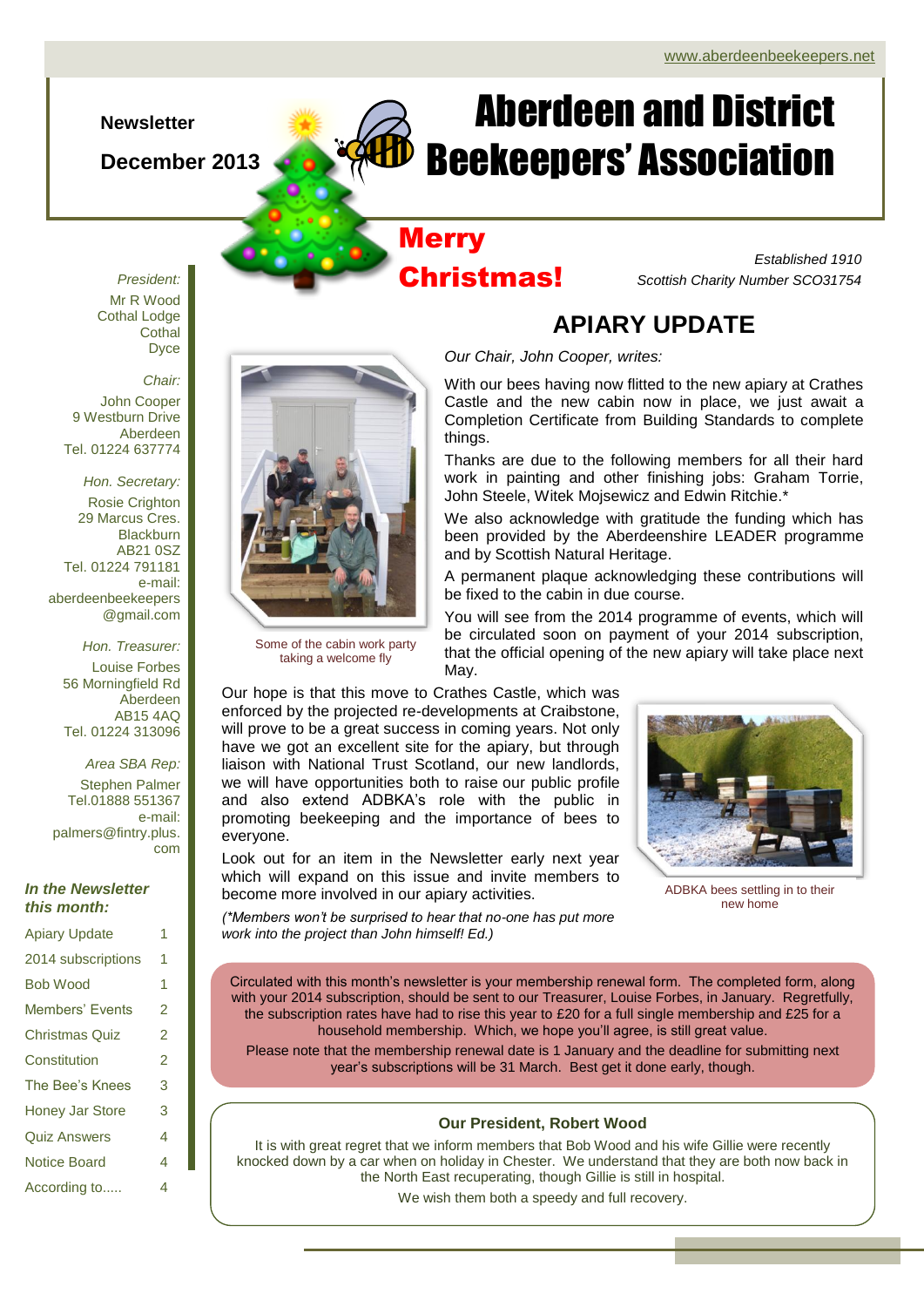# Page 2 of 4 **ADBKA** Newsletter

# Members' Events Members' Events

**FILM:**

## **WHAT'S KILLING OUR BEES?**

Saturday 18 January at 2.00pm

The Kinellar Community Hall Fintray Road Blackburn AB21 0SS

## **FORUM: DISEASES AND THEIR MANAGEMENT**

**- with Stephen Palmer**

Saturday 8 February at 2.00pm

The Kinellar Community Hall Fintray Road Blackburn AB21 0SS

# Christmas Quiz

## *The answers to the quiz are on page 4.*

- Q.1 German beekeeper Karle Kehrle was an influential figure in the development of beekeeping in the UK. Under what name was he better known?
- Q.2 What is bee bread?
- Q.3 Beekeepers in the UK have been warned to be on the lookout for the invasive pest, *Aethina tumida*. What's its common name?
- Q.4 You inspect a hive and find queen cells drawn in the middle of a comb over worker brood. What's likely to be going on?
- Q.5 How does a worker bee transport a) water and b) propolis?
- Q.6 Willie Smith designed the famous Smith Hive. From where did Willie hail?
- Q.7 Under certain conditions, a colony will sometimes replace its queen late in the season without swarming. What is this phenomenon called?
- Q.8 A young worker bee produces wax to build comb, but where on its body are its wax glands?
- Q.9 At what stage in its lifecycle does a honey bee produce silk?
- Q.10 What will be the accepted colour for marking queens reared in 2014?
- Q.11 In a flower, what is the name of the male structure that produces pollen?
- Q.12 What are ostia?
- Q.13 What is a Butler cage used for?
- Q.14 Is the optimum temperature for rapid crystallization of honey a) 36-38°C; b) 13-15°C; or c) 4-6°C?
- Q.15 Who said in 1964 that he would "float like a butterfly and sting like a bee"? *(Be careful with the name, now!)*

**We brought this year's beekeeping season to a close** in traditional fashion with a social gathering on 30 November in the Kinellar Hall. With lots of tartan on show to mark St Andrew's Day, we shared a grand spread of food and drink brought along by those present, and were entertained by the fine fiddle playing of association member, Emma Chapman. Once again we must thank our Secretary, Rosie Crighton, and our committee for their terrific work in organising and delivering our Members' Events programme in 2013. And, once more, a special thank you goes to Stephen Palmer for presenting this year's six-week Autumn Lectures series, "*An Introduction to Bees and Beekeeping"*.

While our bees are taking a well deserved rest over the next few months our events programme begins another year's beekeeping in earnest. January has a film about honey bee losses and, to complement that, in February Stephen Palmer will host a forum on the management of bee diseases.

## **CONSTITUTIONAL AFFAIRS**

Incorporated Charity, and as part of this Members may be interested to know that work is underway to convert the ADBKA from an Unincorporated Charity to an process it will be necessary to produce a new Constitution, which will be circulated to all members in due course. The main advantage of incorporated status is that it gives our Trustees, who currently are our Office Bearers, a greater degree of protection. As long as we are unincorporated our Office Bearers carry full individual responsibility for ADBKA affairs, which our committee has decided is a somewhat unfair responsibility. If we become incorporated this individual responsibility will not apply. We will keep everyone informed of progress via the Newsletter, and ultimately the change from unincorporated to incorporated status will be carried out with the full involvement of ADBKA members. We are just in the early stages of the process of change at the moment, and more information will be published in due course.

If you are a member of the Scottish Beekeepers' Association, you may already be aware that it is also in the process of writing a new constitution as part of its move to become an Incorporated Charity. Members of the SBA can see the latest draft of the new constitution on the members' page of the SBA website.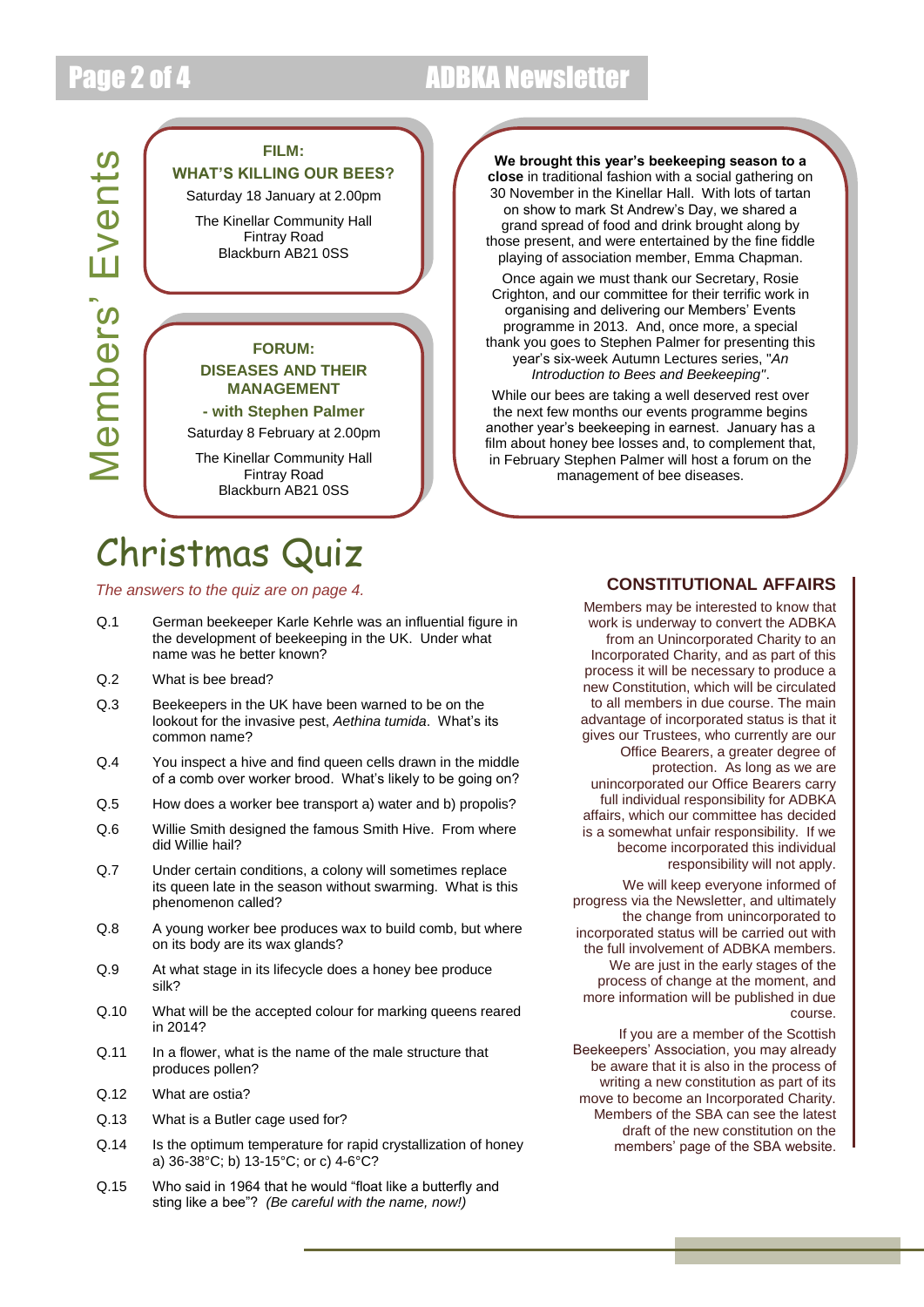# Page 3 of 4 ADBKA Newsletter

## *Take a closer look at......* **......the BEE'S KNEES**

### *Part 1: The front legs*

The honeybee's front legs are equipped with a handy device for cleaning its antennae, perhaps its most important sense organs. The gadget comprises a clasp or *fibula* at the bottom of the segment of the leg called the *tibia*, which works in

conjunction with a notch in the leg segment below the tibia, called the *basitarsus*. The notch is lined with hairs that act as a comb.

The bee raises one of its front legs, lowers its head, and hooks the base of one antenna with the fibula. The joint between the tibia and the basitarsus is bent (see the arrow in the drawing) so that the antenna is now held in the notch. With a forward movement of the leg and an upward movement of the head, the antenna is drawn through the comb and clasp, cleaning it of pollen and dust. There now, that feels better.

**The neonicotinoid debate** continues to take up much newsprint. The Sunday Herald has been airing the controversy over another variant of this group of pesticides, thiacloprid. It seems that it can still be used, despite a ban on another three related chemicals coming into force on the 1<sup>st</sup> of this month. Everyone seems to have a view, including the Scottish Wildlife Trust, the National Farmers' Union in Scotland, the European Commission, the Scottish Government, and the chemical manufacturer, Bayer. If you have the stamina for more of this, you can find out what they all think a[t http://www.heraldscotland.com/news/home-news/the](http://www.heraldscotland.com/news/home-news/the-loophole-that-allows-bee-harming-pesticide-to-be-sprayed-in-scotland.22834205)[loophole-that-allows-bee-harming-pesticide-to-be-sprayed-in](http://www.heraldscotland.com/news/home-news/the-loophole-that-allows-bee-harming-pesticide-to-be-sprayed-in-scotland.22834205)[scotland.22834205](http://www.heraldscotland.com/news/home-news/the-loophole-that-allows-bee-harming-pesticide-to-be-sprayed-in-scotland.22834205)

Meanwhile, the guest speaker at our members' event in October, British Beekeepers' Association Chair, David Aston, has suggested that the alternatives to neonicotinoid treatments that will be used by farmers as a consequence of the ban hold "the potential of an increased risk to bees and other pollinators". His stance seems to be taken as supporting the pro-neonicotinoid side, including the National Farmers' Union. See how the Farmers Weekly reports the story at

[http://www.fwi.co.uk/articles/30/11/2013/142213/older-crop](http://www.fwi.co.uk/articles/30/11/2013/142213/older-crop-sprays-39more-harmful39-than-neonics.htm)[sprays-39more-harmful39-than-neonics.htm](http://www.fwi.co.uk/articles/30/11/2013/142213/older-crop-sprays-39more-harmful39-than-neonics.htm)

## **Visit the ADBKA Honey Jar Store for:**

Ragus Candy Apistan (10 strips, sufficient for 5 hives) Ambrosia Syrup Honey Jars and Lids Mesh Floors – National size (wire only) Hessian Squares for smoker fuel *Free loan of:*

Honey extractors Mini-melters Heather honey press Wax extractor Wax foundation press

*Redrawn from Dadant (Ed.),*  Tibia **Basitarsus** Fibula Notch and C<sub>omb</sub>

*"The Hive and the Honey Bee"*

## **Miss Christie**

Older and long-standing members will be pleased to know that Miss Christie, who provided refreshments at our Honey Show for many years and who was a frequent winner of the Manson Trophy, is in good health and spirits in an excellent care home in Ellon.

On a recent visit to see her, Sandy Gordon and John Cooper found her completely up to date with ADBKA affairs and an avid reader of our Newsletter.

Three cheers for Miss Christie!

The next round of SBA Module Examinations will be held on 22 March 2014. If you want to sit modules 1, 2, 3, 5, 6 or 7, your application must be sent to David Wright, 20 Lennox, Edinburgh EH5 3JW, by 31 January.

> Download the application form from <http://www.scottishbeekeepers.org.uk/>

Approximately half a mile along Laurel Drive, turn into Laurel Place on your right - it's a semi-circle so take the second entrance into this street. Now turn left into Laurel Avenue. Danestone Market Garden is signposted, on the left, about 100 yards along.

**Danestone Market Garden AB22 8AJ**

*For the loan items, a returnable £10 deposit is required, with the maximum length of loan being two weeks. As other members may be waiting to borrow extractors, etc. these must be returned on time and in a clean condition.* The store is open between 6.30pm and 8pm on Wednesday evenings and at other times by arrangement with

Sandy Gordon (Tel: 01224 484540)